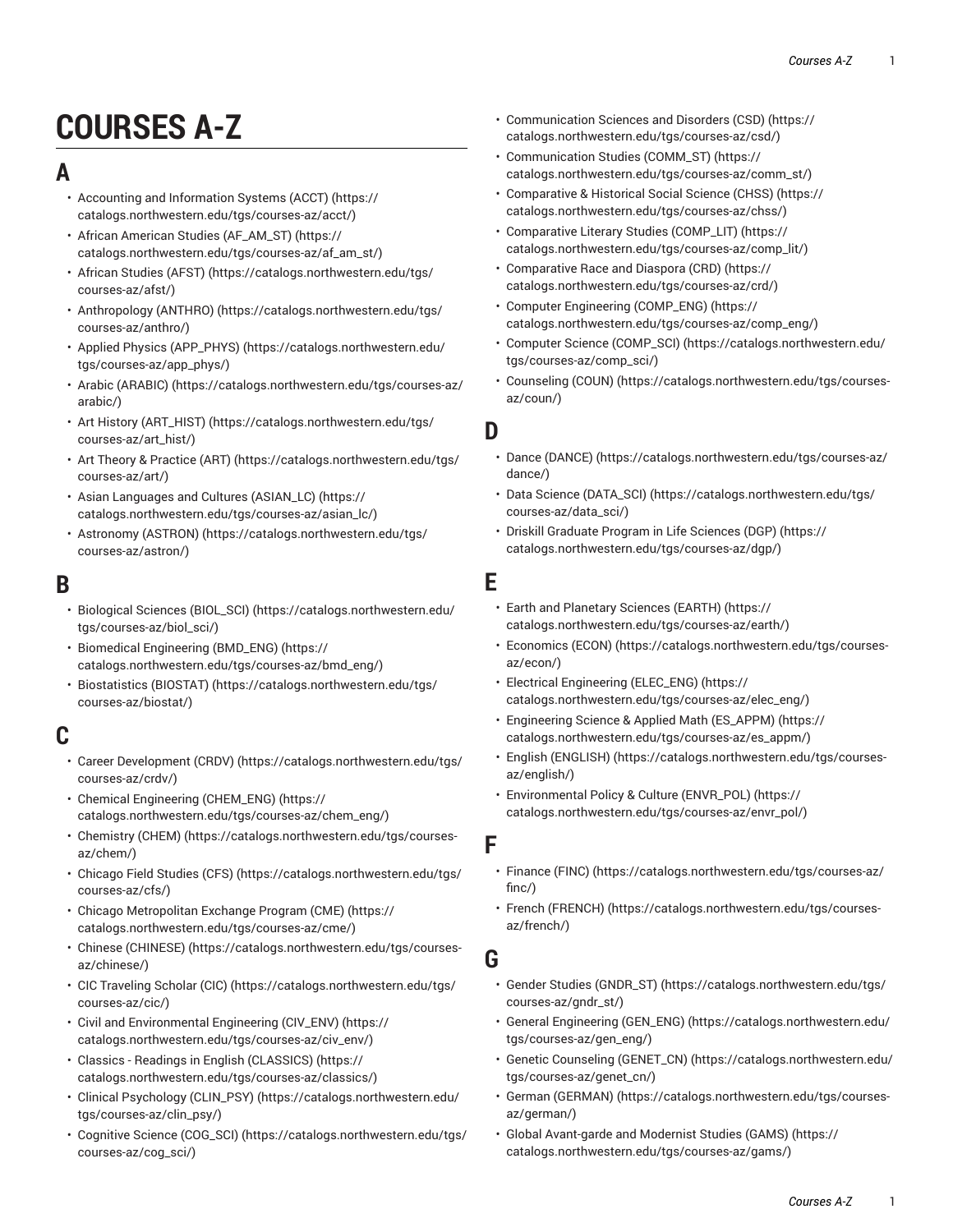- Global Health [\(GBL\\_HLTH\)](https://catalogs.northwestern.edu/tgs/courses-az/gbl_hlth/) ([https://catalogs.northwestern.edu/tgs/](https://catalogs.northwestern.edu/tgs/courses-az/gbl_hlth/) [courses-az/gbl\\_hlth/](https://catalogs.northwestern.edu/tgs/courses-az/gbl_hlth/))
- Greek [\(GREEK\)](https://catalogs.northwestern.edu/tgs/courses-az/greek/) ([https://catalogs.northwestern.edu/tgs/courses-az/](https://catalogs.northwestern.edu/tgs/courses-az/greek/) [greek/](https://catalogs.northwestern.edu/tgs/courses-az/greek/))

## **H**

- [Health and Biomedical Informatics \(HBMI\)](https://catalogs.northwestern.edu/tgs/courses-az/hbmi/) ([https://](https://catalogs.northwestern.edu/tgs/courses-az/hbmi/) [catalogs.northwestern.edu/tgs/courses-az/hbmi/\)](https://catalogs.northwestern.edu/tgs/courses-az/hbmi/)
- Health Sciences [Integrated](https://catalogs.northwestern.edu/tgs/courses-az/hsip/) Program (HSIP) [\(https://](https://catalogs.northwestern.edu/tgs/courses-az/hsip/) [catalogs.northwestern.edu/tgs/courses-az/hsip/\)](https://catalogs.northwestern.edu/tgs/courses-az/hsip/)
- Health Services and [Outcomes](https://catalogs.northwestern.edu/tgs/courses-az/hsr/) Research (HSR) [\(https://](https://catalogs.northwestern.edu/tgs/courses-az/hsr/) [catalogs.northwestern.edu/tgs/courses-az/hsr/\)](https://catalogs.northwestern.edu/tgs/courses-az/hsr/)
- [Healthcare](https://catalogs.northwestern.edu/tgs/courses-az/hqs/) Quality and Patient Safety (HQS) ([https://](https://catalogs.northwestern.edu/tgs/courses-az/hqs/) [catalogs.northwestern.edu/tgs/courses-az/hqs/\)](https://catalogs.northwestern.edu/tgs/courses-az/hqs/)
- Hebrew [\(HEBREW\)](https://catalogs.northwestern.edu/tgs/courses-az/hebrew/) ([https://catalogs.northwestern.edu/tgs/courses](https://catalogs.northwestern.edu/tgs/courses-az/hebrew/)[az/hebrew/](https://catalogs.northwestern.edu/tgs/courses-az/hebrew/))
- Hindi and Urdu [\(HIND\\_URD\)](https://catalogs.northwestern.edu/tgs/courses-az/hind_urd/) ([https://catalogs.northwestern.edu/tgs/](https://catalogs.northwestern.edu/tgs/courses-az/hind_urd/) [courses-az/hind\\_urd/\)](https://catalogs.northwestern.edu/tgs/courses-az/hind_urd/)
- History [\(HISTORY\)](https://catalogs.northwestern.edu/tgs/courses-az/history/) ([https://catalogs.northwestern.edu/tgs/courses](https://catalogs.northwestern.edu/tgs/courses-az/history/)[az/history/\)](https://catalogs.northwestern.edu/tgs/courses-az/history/)
- Human [Development](https://catalogs.northwestern.edu/tgs/courses-az/hdsp/) & Social Policy (HDSP) [\(https://](https://catalogs.northwestern.edu/tgs/courses-az/hdsp/) [catalogs.northwestern.edu/tgs/courses-az/hdsp/](https://catalogs.northwestern.edu/tgs/courses-az/hdsp/))
- [Humanities \(HUM\) \(https://catalogs.northwestern.edu/tgs/courses](https://catalogs.northwestern.edu/tgs/courses-az/hum/)[az/hum/](https://catalogs.northwestern.edu/tgs/courses-az/hum/))

# **I**

- [Industrial Engineering & Management Sciences \(IEMS\)](https://catalogs.northwestern.edu/tgs/courses-az/iems/) ([https://](https://catalogs.northwestern.edu/tgs/courses-az/iems/) [catalogs.northwestern.edu/tgs/courses-az/iems/\)](https://catalogs.northwestern.edu/tgs/courses-az/iems/)
- Initiative for [Sustainability](https://catalogs.northwestern.edu/tgs/courses-az/isen/) & Energy at NU (ISEN) [\(https://](https://catalogs.northwestern.edu/tgs/courses-az/isen/) [catalogs.northwestern.edu/tgs/courses-az/isen/](https://catalogs.northwestern.edu/tgs/courses-az/isen/))
- [Interdisciplinary](https://catalogs.northwestern.edu/tgs/courses-az/ibis/) Biological Sciences Program (IBIS) [\(https://](https://catalogs.northwestern.edu/tgs/courses-az/ibis/) [catalogs.northwestern.edu/tgs/courses-az/ibis/](https://catalogs.northwestern.edu/tgs/courses-az/ibis/))
- [Interdisciplinary](https://catalogs.northwestern.edu/tgs/courses-az/kphd/) Seminar (KPHD) ([https://catalogs.northwestern.edu/](https://catalogs.northwestern.edu/tgs/courses-az/kphd/) [tgs/courses-az/kphd/](https://catalogs.northwestern.edu/tgs/courses-az/kphd/))
- Italian [\(ITALIAN\) \(https://catalogs.northwestern.edu/tgs/courses-az/](https://catalogs.northwestern.edu/tgs/courses-az/italian/) [italian/](https://catalogs.northwestern.edu/tgs/courses-az/italian/))

# **J**

• Japanese [\(JAPANESE\)](https://catalogs.northwestern.edu/tgs/courses-az/japanese/) ([https://catalogs.northwestern.edu/tgs/](https://catalogs.northwestern.edu/tgs/courses-az/japanese/) [courses-az/japanese/](https://catalogs.northwestern.edu/tgs/courses-az/japanese/))

# **K**

• Korean [\(KOREAN\)](https://catalogs.northwestern.edu/tgs/courses-az/korean/) ([https://catalogs.northwestern.edu/tgs/courses](https://catalogs.northwestern.edu/tgs/courses-az/korean/)[az/korean/\)](https://catalogs.northwestern.edu/tgs/courses-az/korean/)

# **L**

- Latin [\(LATIN\) \(https://catalogs.northwestern.edu/tgs/courses-az/](https://catalogs.northwestern.edu/tgs/courses-az/latin/) [latin/](https://catalogs.northwestern.edu/tgs/courses-az/latin/))
- Latin American & Caribbean Studies [\(LATIN\\_AM\)](https://catalogs.northwestern.edu/tgs/courses-az/latin_am/) ([https://](https://catalogs.northwestern.edu/tgs/courses-az/latin_am/) [catalogs.northwestern.edu/tgs/courses-az/latin\\_am/](https://catalogs.northwestern.edu/tgs/courses-az/latin_am/))
- Latina and Latino Studies [\(LATINO\) \(https://](https://catalogs.northwestern.edu/tgs/courses-az/latino/) [catalogs.northwestern.edu/tgs/courses-az/latino/\)](https://catalogs.northwestern.edu/tgs/courses-az/latino/)
- [Learning Sciences \(LRN\\_SCI\) \(https://catalogs.northwestern.edu/](https://catalogs.northwestern.edu/tgs/courses-az/lrn_sci/) [tgs/courses-az/lrn\\_sci/](https://catalogs.northwestern.edu/tgs/courses-az/lrn_sci/))
- [Legal Studies \(LEGAL\\_ST\)](https://catalogs.northwestern.edu/tgs/courses-az/legal_st/) ([https://catalogs.northwestern.edu/tgs/](https://catalogs.northwestern.edu/tgs/courses-az/legal_st/) [courses-az/legal\\_st/\)](https://catalogs.northwestern.edu/tgs/courses-az/legal_st/)

• [Linguistics \(LING\) \(https://catalogs.northwestern.edu/tgs/courses](https://catalogs.northwestern.edu/tgs/courses-az/ling/)[az/ling/\)](https://catalogs.northwestern.edu/tgs/courses-az/ling/)

#### **M**

- Management and [Organizations](https://catalogs.northwestern.edu/tgs/courses-az/mors/) (MORS) [\(https://](https://catalogs.northwestern.edu/tgs/courses-az/mors/) [catalogs.northwestern.edu/tgs/courses-az/mors/](https://catalogs.northwestern.edu/tgs/courses-az/mors/))
- [Managerial](https://catalogs.northwestern.edu/tgs/courses-az/mecs/) Econ & Strategy (MECS) ([https://](https://catalogs.northwestern.edu/tgs/courses-az/mecs/) [catalogs.northwestern.edu/tgs/courses-az/mecs/\)](https://catalogs.northwestern.edu/tgs/courses-az/mecs/)
- [Marketing](https://catalogs.northwestern.edu/tgs/courses-az/mktg/) (MKTG) ([https://catalogs.northwestern.edu/tgs/courses](https://catalogs.northwestern.edu/tgs/courses-az/mktg/)[az/mktg/\)](https://catalogs.northwestern.edu/tgs/courses-az/mktg/)
- Master of Science in Clinical [Investigation](https://catalogs.northwestern.edu/tgs/courses-az/msci/) (MSCI) [\(https://](https://catalogs.northwestern.edu/tgs/courses-az/msci/) [catalogs.northwestern.edu/tgs/courses-az/msci/](https://catalogs.northwestern.edu/tgs/courses-az/msci/))
- Materials Science & [Engineering](https://catalogs.northwestern.edu/tgs/courses-az/mat_sci/) (MAT\_SCI) ([https://](https://catalogs.northwestern.edu/tgs/courses-az/mat_sci/) [catalogs.northwestern.edu/tgs/courses-az/mat\\_sci/](https://catalogs.northwestern.edu/tgs/courses-az/mat_sci/))
- [Mathematics](https://catalogs.northwestern.edu/tgs/courses-az/math/) (MATH) ([https://catalogs.northwestern.edu/tgs/](https://catalogs.northwestern.edu/tgs/courses-az/math/) [courses-az/math/\)](https://catalogs.northwestern.edu/tgs/courses-az/math/)
- [Mechanical Engineering \(MECH\\_ENG\) \(https://](https://catalogs.northwestern.edu/tgs/courses-az/mech_eng/) [catalogs.northwestern.edu/tgs/courses-az/mech\\_eng/\)](https://catalogs.northwestern.edu/tgs/courses-az/mech_eng/)
- Media, [Technology](https://catalogs.northwestern.edu/tgs/courses-az/mts/) & Society (MTS) ([https://](https://catalogs.northwestern.edu/tgs/courses-az/mts/) [catalogs.northwestern.edu/tgs/courses-az/mts/\)](https://catalogs.northwestern.edu/tgs/courses-az/mts/)
- [Medical Humanities and Bioethics \(MHB\)](https://catalogs.northwestern.edu/tgs/courses-az/mhb/) [\(https://](https://catalogs.northwestern.edu/tgs/courses-az/mhb/) [catalogs.northwestern.edu/tgs/courses-az/mhb/](https://catalogs.northwestern.edu/tgs/courses-az/mhb/))
- Medical [Scientist](https://catalogs.northwestern.edu/tgs/courses-az/mstp/) Training (MSTP) [\(https://](https://catalogs.northwestern.edu/tgs/courses-az/mstp/) [catalogs.northwestern.edu/tgs/courses-az/mstp/](https://catalogs.northwestern.edu/tgs/courses-az/mstp/))
- Medieval Studies [\(MDVL\\_ST\)](https://catalogs.northwestern.edu/tgs/courses-az/mdvl_st/) ([https://catalogs.northwestern.edu/tgs/](https://catalogs.northwestern.edu/tgs/courses-az/mdvl_st/) [courses-az/mdvl\\_st/](https://catalogs.northwestern.edu/tgs/courses-az/mdvl_st/))
- Middle East and North African Studies [\(MENA\) \(https://](https://catalogs.northwestern.edu/tgs/courses-az/mena/) [catalogs.northwestern.edu/tgs/courses-az/mena/](https://catalogs.northwestern.edu/tgs/courses-az/mena/))
- MS in Family Therapy [\(MS\\_FT\)](https://catalogs.northwestern.edu/tgs/courses-az/ms_ft/) ([https://catalogs.northwestern.edu/](https://catalogs.northwestern.edu/tgs/courses-az/ms_ft/) [tgs/courses-az/ms\\_ft/](https://catalogs.northwestern.edu/tgs/courses-az/ms_ft/))
- Music [\(MUSIC\)](https://catalogs.northwestern.edu/tgs/courses-az/music/) ([https://catalogs.northwestern.edu/tgs/courses-az/](https://catalogs.northwestern.edu/tgs/courses-az/music/) [music/\)](https://catalogs.northwestern.edu/tgs/courses-az/music/)
- [Music Composition \(MUS\\_COMP\)](https://catalogs.northwestern.edu/tgs/courses-az/mus_comp/) ([https://](https://catalogs.northwestern.edu/tgs/courses-az/mus_comp/) [catalogs.northwestern.edu/tgs/courses-az/mus\\_comp/\)](https://catalogs.northwestern.edu/tgs/courses-az/mus_comp/)
- Music Education [\(MUSIC\\_ED\)](https://catalogs.northwestern.edu/tgs/courses-az/music_ed/) ([https://catalogs.northwestern.edu/](https://catalogs.northwestern.edu/tgs/courses-az/music_ed/) [tgs/courses-az/music\\_ed/](https://catalogs.northwestern.edu/tgs/courses-az/music_ed/))
- Music Technology [\(MUS\\_TECH\)](https://catalogs.northwestern.edu/tgs/courses-az/mus_tech/) [\(https://catalogs.northwestern.edu/](https://catalogs.northwestern.edu/tgs/courses-az/mus_tech/) [tgs/courses-az/mus\\_tech/](https://catalogs.northwestern.edu/tgs/courses-az/mus_tech/))
- Music Theory [\(MUS\\_THRY\)](https://catalogs.northwestern.edu/tgs/courses-az/mus_thry/) ([https://catalogs.northwestern.edu/tgs/](https://catalogs.northwestern.edu/tgs/courses-az/mus_thry/) [courses-az/mus\\_thry/\)](https://catalogs.northwestern.edu/tgs/courses-az/mus_thry/)
- [Musicology \(MUSICOL\) \(https://catalogs.northwestern.edu/tgs/](https://catalogs.northwestern.edu/tgs/courses-az/musicol/) [courses-az/musicol/\)](https://catalogs.northwestern.edu/tgs/courses-az/musicol/)

#### **N**

- [Neurobiology](https://catalogs.northwestern.edu/tgs/courses-az/neurobio/) & Physiology (NEUROBIO) [\(https://](https://catalogs.northwestern.edu/tgs/courses-az/neurobio/) [catalogs.northwestern.edu/tgs/courses-az/neurobio/\)](https://catalogs.northwestern.edu/tgs/courses-az/neurobio/)
- [Neuroscience](https://catalogs.northwestern.edu/tgs/courses-az/neurosci/) (NEUROSCI) ([https://catalogs.northwestern.edu/tgs/](https://catalogs.northwestern.edu/tgs/courses-az/neurosci/) [courses-az/neurosci/](https://catalogs.northwestern.edu/tgs/courses-az/neurosci/))
- [Neuroscience](https://catalogs.northwestern.edu/tgs/courses-az/nuin/) (NUIN) ([https://catalogs.northwestern.edu/tgs/](https://catalogs.northwestern.edu/tgs/courses-az/nuin/) [courses-az/nuin/\)](https://catalogs.northwestern.edu/tgs/courses-az/nuin/)

#### **O**

• [Operations Management \(OPNS\)](https://catalogs.northwestern.edu/tgs/courses-az/opns/) ([https://catalogs.northwestern.edu/](https://catalogs.northwestern.edu/tgs/courses-az/opns/) [tgs/courses-az/opns/\)](https://catalogs.northwestern.edu/tgs/courses-az/opns/)